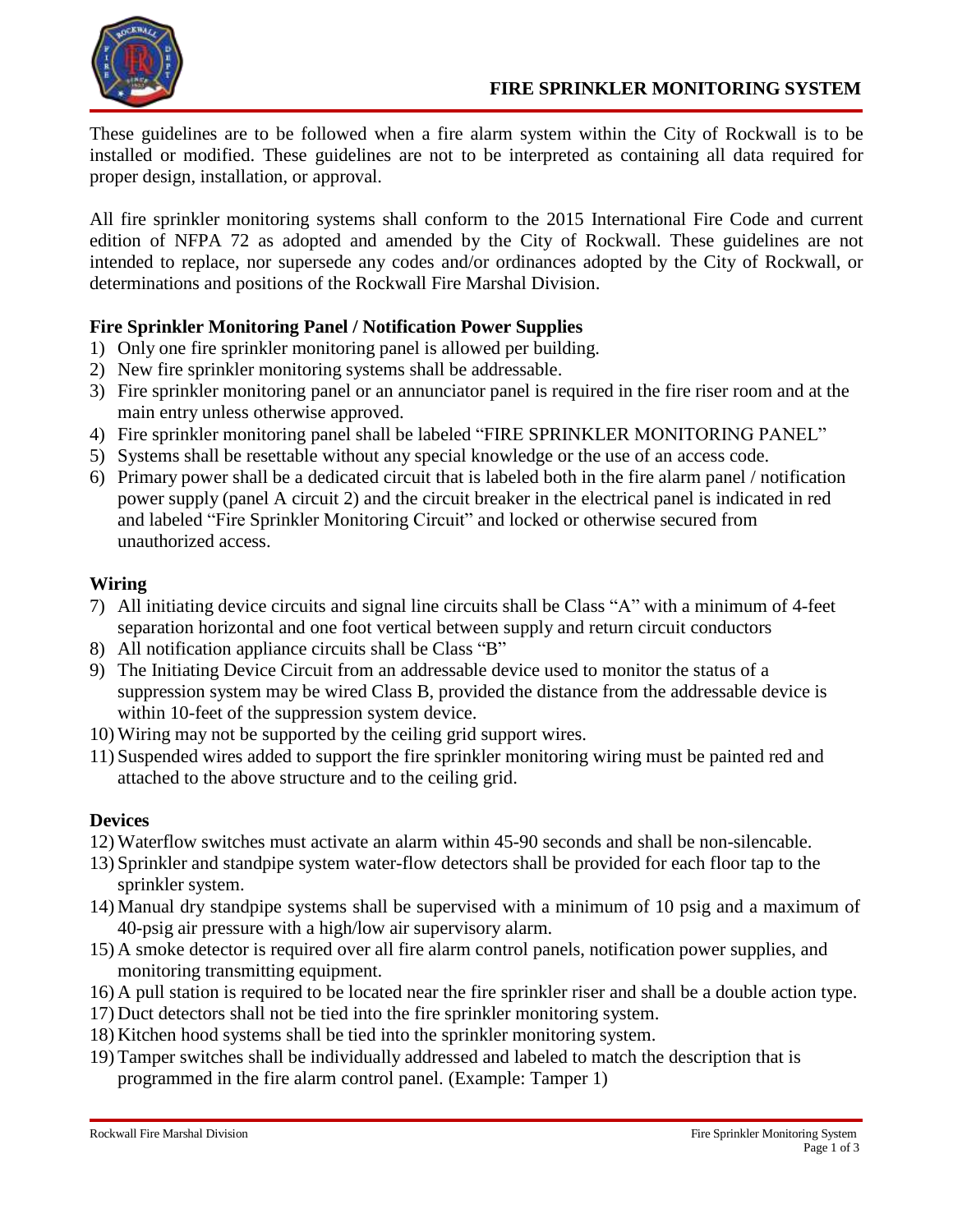- 20) All valves controlling the water supply for automatic sprinkler systems, pumps, tanks, water levels and temperatures, critical air pressures, and water-flow switches except for fire department hose connection valves on all sprinkler systems shall be electronically supervised.
- 21) Provide a weatherproof horn strobe minimum 75-candela strobe rating, installed as close as practicable to the fire department connection.

#### **Documentation**

- 22) An installation certificate shall be provided
- 23) Operating, testing and maintenance instructions and record drawings ("as-builts") and equipment specifications shall be provided at an approved location.

# **Fire Pumps**

24) Fire pumps shall be monitored in accordance with NFPA 20 and NFPA 72.

### **Fire Sprinkler Monitoring System Monitoring**

25) Monitoring of the fire sprinkler monitoring system shall be Contact Identification.

### **Inspection Requirements**

- 26) Rough Wiring/ above ceiling: All fire sprinkler monitoring wiring will be inspected for proper installation and penetration of any firewalls. Fire sprinkler monitoring wiring shall not be tied to ceiling grid wire.
- 27) Audible / Visual Device Test: test all audible/ visual devices.
- 28) Initiating Device Test: Test all fire alarm initiating devices for Alarm conditions.
- 29) Waterflow: The waterflow alarm will be tested by opening the inspectors test connection. The time delay feature on the flow switch switches must be 45-90 seconds.
- 30) Central Station Monitoring: Verify Contact I D. Standard response to contact Fire Department shall be within 3 minutes.
- 31) Device Address Test: Verify address and description of all devices.
- 32) Final: Final inspection.

**Fire sprinkler monitoring system modification requirements-** Plan submittal is only required for the following modifications:

- 1. Addition or modification to initiation devices (such as smoke, heat, pulls and water flow switches)
- 2. Panel Replacement (requires acceptance test)
- 3. Addition of Power Supply or Panel of any type

Minor fire sprinkler monitoring system modifications (such as adding horn/strobe for fire sprinkler monitoring or expanded notification coverage) do not require plan submittal. Work not requiring plans submittal: Contractors shall install a white service tag indicating location (i.e. Suite #) and scope of work (i.e. "Added horn/strobe").

#### **Submittal Requirements**

- 1) A "Wet" APS signature and stamp, or signed and sealed by a registered Fire Protection Engineer (PE), is required on all plan drawings and calculations.
- 2) Plans shall be designed and will be reviewed based on the requirements in the International Fire Code,